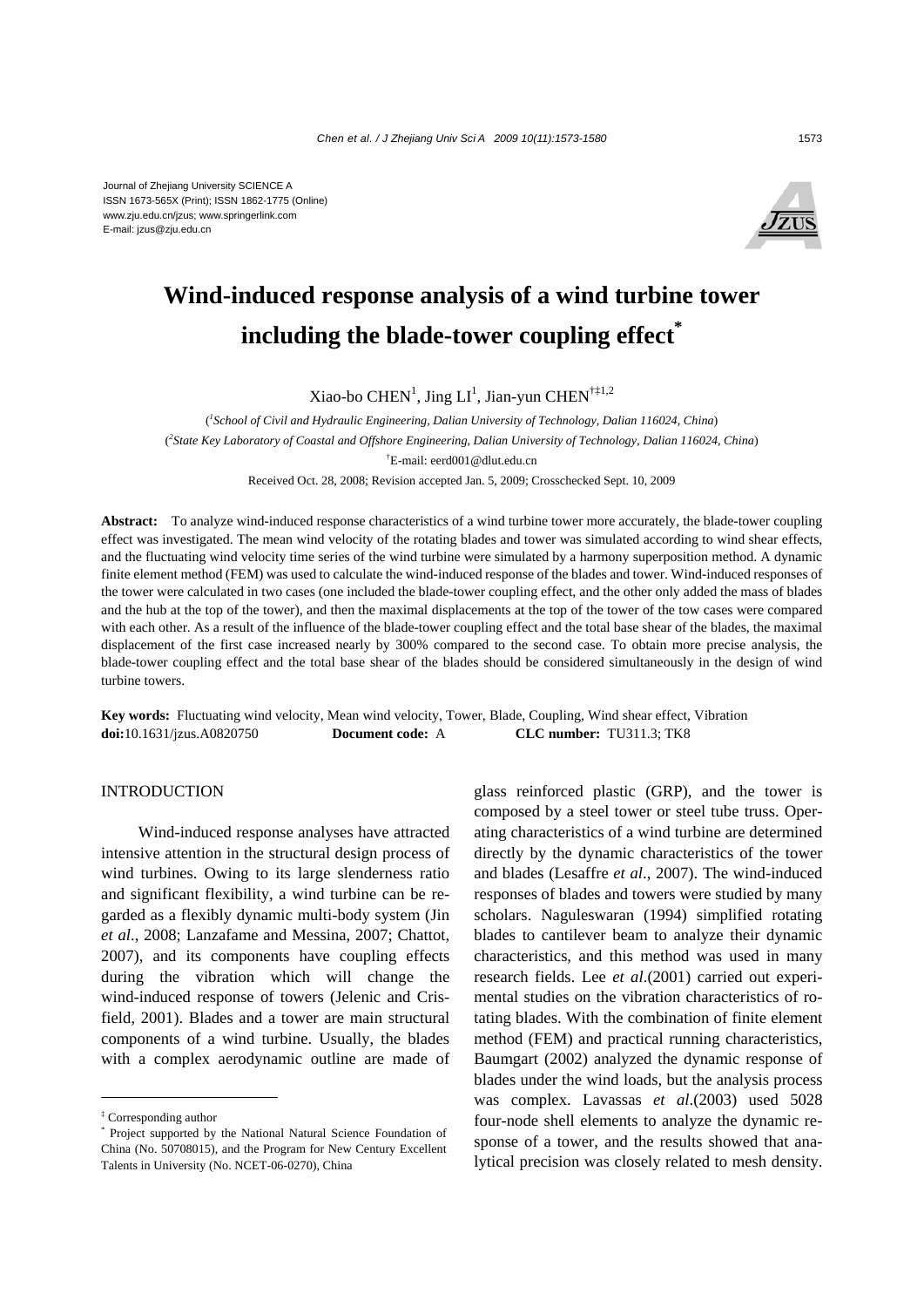Some studies about the blade-tower coupling effect were carried out by Murtagh *et al*.(2005). They used the mode acceleration method to examine the along wind-induced response of the blades and tower. All the works above laid a foundation for studying the dynamic response of wind turbines.

Winds are made of fluctuating wind and mean wind components. According to the wind-shear effect, the mean component can be calculated by the height of calculation point and roughness length, and the fluctuating component can be numerically simulated by the fluctuating wind power spectrum (Kareem, 2008; Kubota *et al*., 2008; Di Paola and Zingales, 2008; Schindler, 2008). The harmony superposition method was adopted by Deodatis (1996) to simulate the ergodic random wind field, and the fluctuating wind velocity of high-rise buildings was simulated by the Kaimal spectrum. To simulate the multivariable uniform Gaussian random process, general simulation theories of the stationary random fields were proposed (Shinozuka, 1971; Shinozuka and Jan, 1972). Yang (1972) successfully deployed fast Fourier transform (FFT) to simulate the wind velocity simulation, and the computational efficiency was improved. Di Paola (1998) presented a power spectrum decomposition method by eigenvalue, and also discussed the physical meanings of eigenvalue and orthogonal eigenvector. Yang *et al*.(1997) used explicit forms to express the Cholesky decomposition of the fluctuating wind power spectrum of the bridge, and then improved the simulation precision.

The above studies present some general theories of the wind velocity simulation, but these theories need further research for their application in the wind velocity simulation. At present, few related analyses are available regarding the wind velocity simulation of the rotating blades. For the rotating blade, the height (relative to the hub) of each calculation point on the blade varies continuously during the rotation, so the mean wind velocity of each calculation point will alter with the height according to the wind-shear effect. Besides, the fluctuating wind velocity of each point on the swept area is also different, thus a specific simulation method is needed to simulate the wind velocity of the rotating blade. Based on the above characteristics, the tower and the swept area of a blade were divided into a finite number of calculation points by the outline characteristics of a wind

turbine, and then the fluctuating wind velocity and the mean wind velocity of these discrete points can be obtained. An approximate combination method of the fluctuating wind velocity and the mean wind velocity was introduced in detail, laying a foundation for simulating the wind velocity of a rotating blade factually and effectively.

# VIRBRATION EQUATION OF TOWERS INCLUDING THE BLADE-TOWER COUPLING EFFECT

To analyze the blade-tower coupling vibration characteristics, a blade can be simplified to the variable cross-section rectangular cantilever beam as the complex aerodynamic outline. In the dynamic calculation process, the blades and the tower are both equivalent to the multi-degree of a freedom system. The vibration equation of the blades under the wind loads can be obtained by the D'Alembert principle (Clough and Penzien, 1975):

$$
M_{\rm B}\ddot{v} + C_{\rm B}\dot{v} + K_{\rm B}v = F_{\rm B}(t),\tag{1}
$$

where  $M_{\text{B}}$  is the mass matrix of blades,  $C_{\text{B}}$  the damping matrix of blades,  $K<sub>B</sub>$  the stiffness matrix of blades,  $\ddot{v}$  the acceleration coordinates of blades,  $\dot{v}$ the velocity coordinates of blades, *v* the displacement coordinates of blades, and  $\mathbf{F}_{\text{B}}(t)$  the wind force on the blades which can be calculated by Eq.(2).

Two wind components both generate a force on the structure, and the force is related to the density of air, the effective action area of wind loads, etc. Thus, the wind load can be expressed as

$$
F(t) = \frac{1}{2} C_{D} \rho_{air} A(\overline{w} + w')^{2},
$$
 (2)

where  $C_D$  is the drag coefficient,  $\rho_{\text{air}}$  the density of air, *A* the effective action area of wind load,  $\overline{w}$  the mean wind velocity, and *w'* the fluctuating wind velocity.

The wind-induced response and the total base shear of blades can be obtained by solving Eq.(1). With the theory presented by Nigam and Jennings (1968), the total base shear of the rotating blade can be equivalent to the inertia force summation of each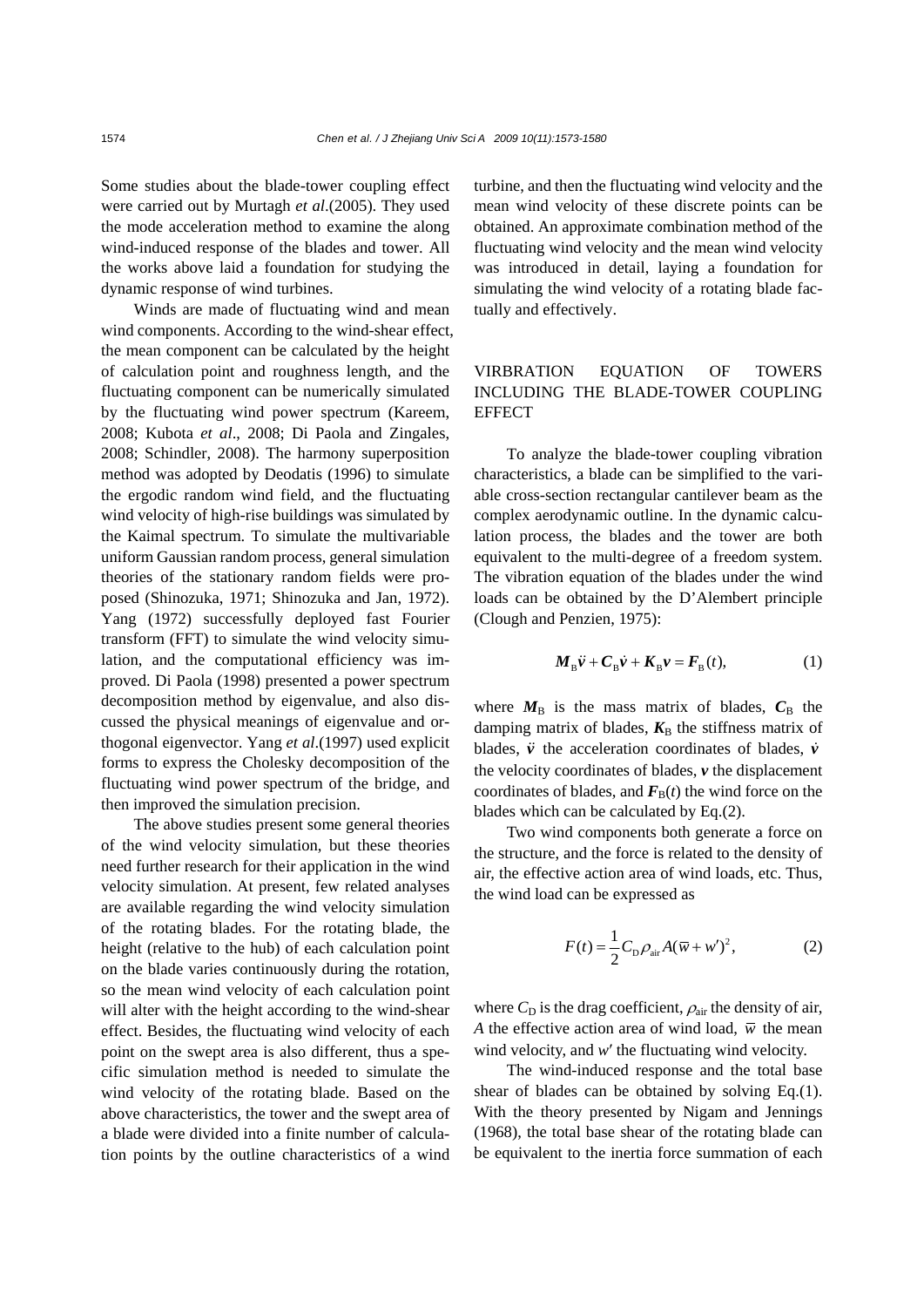point on the blade:

$$
\mathbf{Q}_{\mathrm{B}}(t) = \sum_{i=1}^{n} m_{i} \ddot{\mathbf{v}}_{i}(t), \qquad (3)
$$

where  $Q_{\text{B}}(t)$  is the absolute base shear of blade,  $m_i$  the mass of blade for element *i*, and  $\ddot{v}(t)$  the wind-induced acceleration at node *i* which can be obtained by Eq.(1).

The vibration equation of a tower under the wind loads can also be obtained by the D'Alembert principle and the dynamic FEM. To study the blade-tower coupling vibration, the effective shear is introduced into the vibration equation (Murtagh *et al*., 2005):

$$
\boldsymbol{M}_{\mathrm{T}} \boldsymbol{\ddot{u}} + \boldsymbol{C}_{\mathrm{T}} \boldsymbol{\dot{u}} + \boldsymbol{K}_{\mathrm{T}} \boldsymbol{u} = \boldsymbol{F}_{\mathrm{T}}(t) + \boldsymbol{Q}_{\mathrm{B}}(t), \tag{4}
$$

where  $M_T$  is the mass matrix of a tower,  $C_T$  the damping matrix of the tower,  $K_T$  the stiffness matrix of the tower,  $\ddot{u}$  the acceleration coordinates of the tower,  $\dot{u}$  the velocity coordinates of the tower,  $u$  the displacement coordinates of the tower,  $F_T(t)$  the wind loads on the tower which can be calculated by Eq.(2), and  $\overline{\mathbf{O}}_{\text{p}}(t)$  is the effective total base shear of blades.

With the blade-tower coupling effect, the effective shear of blades can be expressed as

$$
\overline{Q}_{\text{B}}(t) = [\ddot{v}_1 + \ddot{u}_{\text{top}}(t)]m_1 + [\ddot{v}_2 + \ddot{u}_{\text{top}}(t)]m_2
$$
  
+ \cdots + [\ddot{v}\_n + \ddot{u}\_{\text{top}}(t)]m\_n, (5)

after substituting Eq.(3) into Eq.(5),  $\overline{Q}_R(t)$  can be presented as

$$
\overline{Q}_{\rm B}(t) = \sum_{i=1}^{n} m_{i} \ddot{v}_{i}(t) + \ddot{u}_{\rm top} \sum_{i=1}^{n} m_{i} = Q_{\rm B}(t) + \ddot{u}_{\rm top} M_{\rm B}, \tag{6}
$$

where  $M_{\rm B}$  is the mass of the blades, and  $\ddot{u}_{\rm top}$  the acceleration coordinates at the top of the tower. The dynamic response of the tower under the total effective base shear of the blades and the wind loads along the tower can be solved by Eq.(4). The dynamic equilibrium equation of the tower can be solved by the Newmark method (Liu and Du, 2005).

# NUMERICAL SIMULATIONS OF WIND VELOCITY TIME SERIES

#### **Steady mean wind velocity**

The wind-shear effect shows that the mean wind velocity is generally related to height and roughness length; by the index model, the mean velocity *V*(*h*) can be expressed as

$$
V(h)=V(h_0)(\lg(h/Z_0)/\lg(h_0/Z_0)),\tag{7}
$$

where  $Z_0$  is the roughness length,  $V(h)$  the mean velocity at the height of  $h$ , and  $V(h_0)$  the mean velocity at the height of  $h_0$ .

During the rotating process, the relationship between the height of each calculation point and the rotating speed of blades can be obtained:

$$
h(t)=h_0+R\cos(\Omega t+\varphi),\qquad \qquad (8)
$$

where  $R$  is the rotating radius of the calculation point,  $h_0$  the height of the hub,  $\Omega$  the rotating speed of the blade, and  $\varphi$  the initial phase of the blade.

## **Fluctuating wind power spectrum and coherent coefficient**

The fluctuating wind can be regarded as a 3D turbulent flow composed by the along-wind, across-wind and vertical-wind components. The capability characteristics of a fluctuating wind field can be described by its power spectrum in various directions. The along-wind dynamic response was considered only in this study, so the along-wind Kaimal fluctuating wind power spectrum was

$$
\frac{fS(H,f)}{v_*^2} = \frac{200c}{(1+50c)^{5/3}},
$$
\n(9)

where  $f$  is the frequency of fluctuating wind,  $v^*$  the friction velocity, *H* the height of the simulation point, *c=fH*/*V*(*H*) the dimensionless Monin coordinate, and *V*(*H*) the mean wind velocity at the height of *H*.

A number of observations showed that the wind field had spatial coherence which should therefore be included in the simulation of fluctuating wind velocity on the wind turbine. Results of such site tests and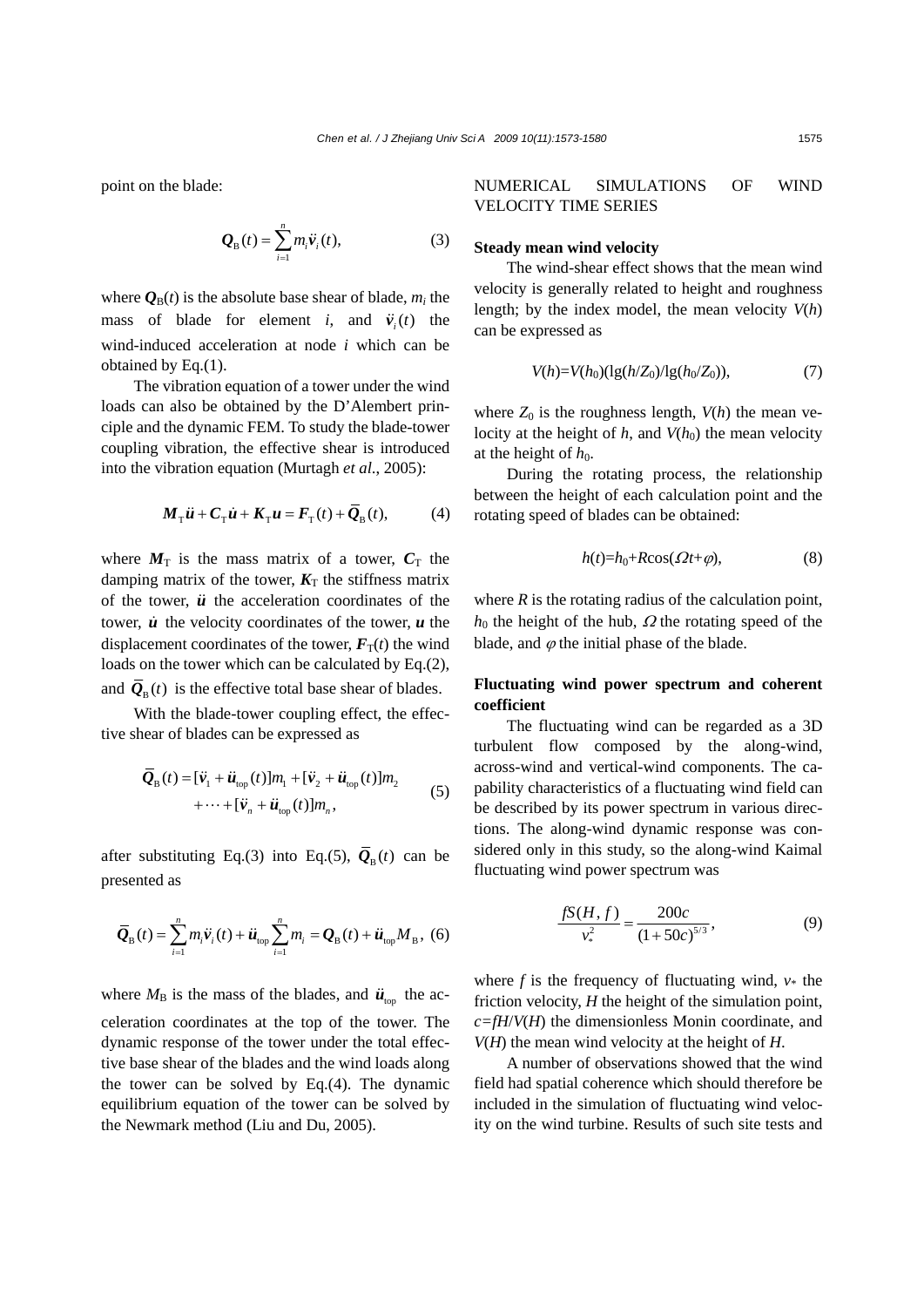wind tunnel tests show that spatial coherence related to space distance also decreases with the increase of space distance. Many types of coherent coefficient expressions were presented by the characteristics of spatial coherence. The Davenport coherent coefficient *Cohij* only including the vertical correlation can be expressed as (Li and Du, 2008)

$$
Coh_{ij} = \exp\left(-\frac{fC_z(z_i - z_j)}{2\pi \times V(H)}\right),\tag{10}
$$

where  $C_z$  is the vertical attenuation coefficient (we usually assume  $C_z$ =10),  $f$  the fluctuating wind frequency, and *V*(*H*) the mean velocity at the height of *H*.

#### **Harmony superposition method**

The harmony superposition method is a discrete numerical method to simulate the steady random process (Shinozuka and Jan, 1972). The calculation points on the blades and tower have a vertical correlation, and the vertical correlation is only considered in this study. The fluctuating wind power spectrum including the vertical correlation can be obtained:

$$
\mathbf{S}(\omega)_{n \times n} = \begin{bmatrix} S_{11} & & & & & & & \\ \vdots & \ddots & & & & & \\ \vdots & \vdots & S_{ij} & S_{ij} & & & \\ \vdots & \vdots & S_{ji} & S_{jj} & & \\ \vdots & \vdots & \vdots & \vdots & \ddots & \\ S_{n1} & \cdots & \cdots & \cdots & \cdots & S_{nn} \end{bmatrix}, (11)
$$

where  $S_{ii}$  is the auto-power spectrum of a fluctuating wind which is regarded as Eq.(9).  $S_{ij}$  is the cross-power spectrum which reflects the spatial coherence of fluctuating wind fields on the wind turbine, and can be expressed as

$$
S_{ij}(\omega) = \sqrt{S_{ii}(\omega) S_{jj}(\omega)} Coh_{ij}, \qquad (12)
$$

where  $S_{ii}$  and  $S_{jj}$  are the auto-power spectrum of Points *i* and *j*, respectively (Kubota *et al*., 2008).

The fluctuating wind velocity time series can be regarded as a random process which is determined by its power spectrum. With the theory presented by Shinozuka (1971), the fluctuating wind velocity time series  $\{w'(t)\}\)$  can be simulated as

$$
w'(t) = \sqrt{2(\Delta \omega)} \sum_{m=1}^{M} \sum_{l=1}^{N} \left| \boldsymbol{H}_{jm}(\omega_{ml}) \right| \cos(\omega_{ml} t - \theta_{jm}(\omega_{ml}) + \Phi_{ml}), \qquad (13)
$$

where *N* represents the division numbers of fluctuating wind frequency, and *M* refers to the calculation point numbers.  $\Delta \omega = (\omega_{\rm u} - \omega_0)/N$  indicates the frequency step,  $\omega_{\rm u}$  and  $\omega_{\rm 0}$  are the upper limit and lower limit circle frequencies of fluctuating wind, and *Φml* denotes the uniformly distributed random numbers in [0,  $2\pi$ ];  $H(\omega)$  is the Cholesky decomposition of power spectrum  $S(\omega)_{n \times n}$  as Eq.(14), and  $\theta_{jm}(\omega)$  is the argument of  $H(\omega)$  as Eq.(15):

$$
\mathbf{S}_{n \times n}(\omega) = \boldsymbol{H}_{n \times n}(\omega) \boldsymbol{H}_{n \times n}^{\mathrm{T}}(\omega), \tag{14}
$$

$$
\theta_{jm}(\omega) = \arctan\left\{\frac{\text{Im}[\boldsymbol{H}_{jm}(\omega)]}{\text{Re}[\boldsymbol{H}_{jm}(\omega)]}\right\},\tag{15}
$$

where  $\mathbf{H}^{\text{T}}(\omega)$  is the transposed matrix of  $\mathbf{H}(\omega)$  (Note that its diagonal elements are real, but its off-diagonal elements are complex), and  $\theta_{im}(\omega)$  is the ratio of imaginary and real parts. To increase the period of the simulated sample, Shinozuka (1971) suggested that <sup>ω</sup>*ml*=Δω(*l*−1)+Δω(*m*/*M*). The calculation spectrum approaches the target spectrum when *N* tends to become infinite.

## NUMERICAL SIMULATION EXAMPLE

The structural model of a wind turbine consists of three rotating blades and an inverted cone type steel tower. The blades are made of GRP, and the rotating blades are simplified to cross-section rectangular cantilever beams (Fig.1). The length of each blade  $(L_B)$  is 30 m, the root width of the blade  $(L_R)$  is 3 m. The section sizes at the root and tip of each blade are illustrated as Section 1 and Section 2 in Fig.1. The rotating speed of each blade is taken as 2.856 rad/s, and the mass per unit length *m* is assumed to vary linearly form 150.38 kg/m at the base to 1.5038 kg/m at the tip. The axial elastic modulus is  $6.25 \times 10^{10}$  N/m<sup>2</sup>, the radial elastic modulus is  $1.65 \times 10^{10}$  N/m<sup>2</sup>, and the tangential elastic modulus is  $0.55 \times 10^{10}$  N/m<sup>2</sup>. The Poisson ratio is 0.22, the structural damping ratio is 0.008, the aerodynamic damping ratio is 0.17, the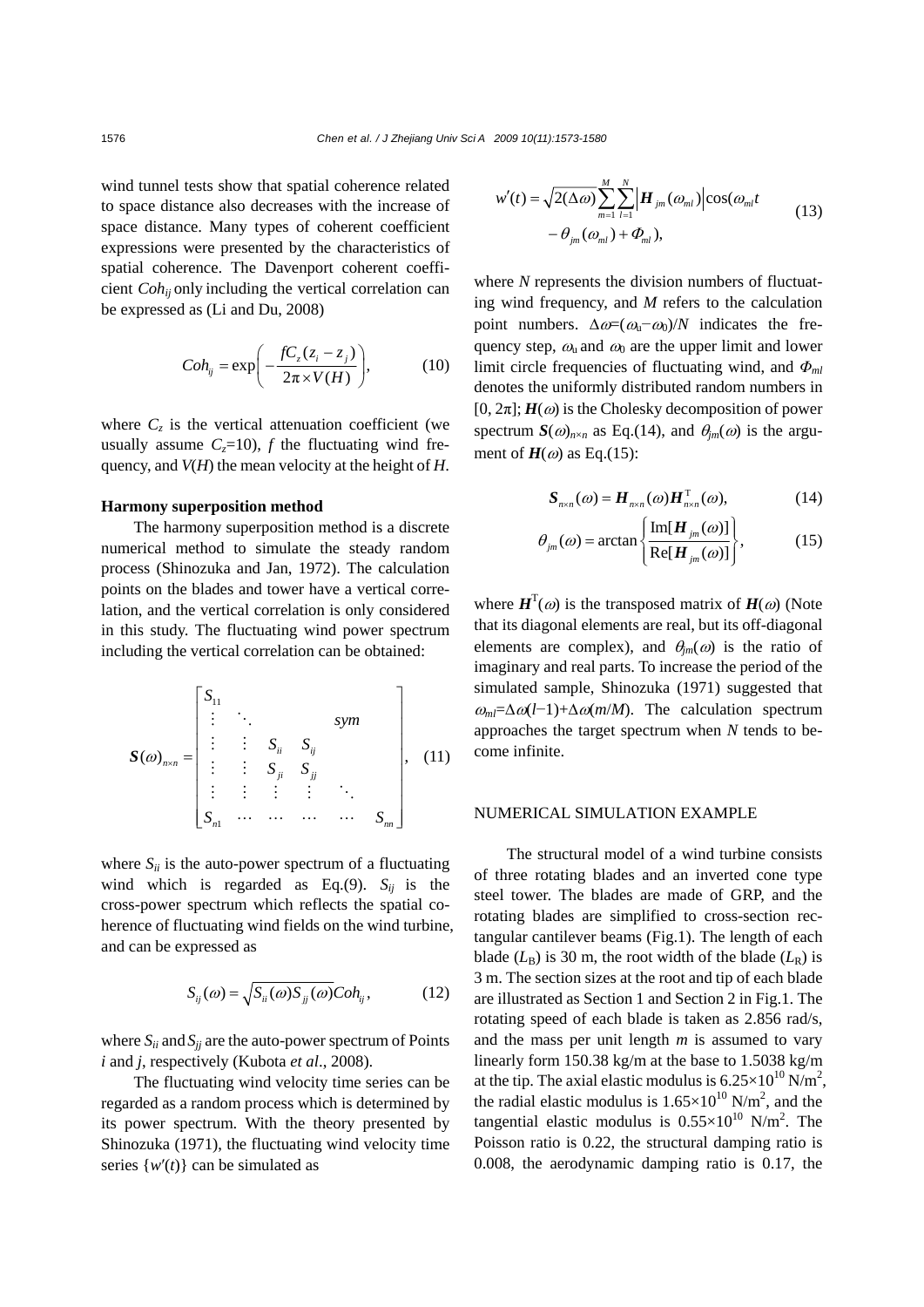drag coefficient of blade is taken as 2, and the air density is  $1.25 \text{ kg/m}^3$ . The height of tower is 80 m, and its section sizes at base and top are illustrated as Section 1 and Section 2 in Fig.2. The density of the tower is 7850 kg/m<sup>3</sup>, the elastic modulus is  $2\times10^{11}$  N/m<sup>2</sup>, the total mass of blades and hub is 19876 kg, the structural damping ratio is 0.01, the aerodynamic damping ratio is 0.09, the drag coefficient of tower is 1.2, the mean wind velocity at hub is taken as 25 m/s, and the roughness length is 0.1.



**Fig.1 The cross-section rectangular cantilever beam model of blades**



**Fig.2 Calculation model of wind turbine and the fluctuating wind velocity calculation points** 

## **Numerical simulation of fluctuating wind velocity time series**

The height (relative to the hub) of the calculation points on the blade are continuously changing during the rotating, so the mean wind velocity of each calculation point varies with the height. To carry out a real simulation of this situation, the relationship between mean wind velocity and rotating velocity can be obtained by the combination of Eqs.(7) and (8), and then the different mean wind velocities at different times of each calculation point on the rotating blade can be simulated. It is impossible to calculate each point's fluctuating wind velocities on the swept area, thus the swept area was divided into finite grids, and then the fluctuating wind velocities of these finite points can be calculated. The calculation results showed that the turbulent scale was between 5%~10% and the difference between each point was small, so the wind field of the swept area could be represented by these finite points. The fluctuating wind velocity could be calculated by the method presented in Section 2, and the position of each blade was illustrated as Fig.2. To obtain the fluctuating wind velocity time series of the blade and tower, 4 points on the tower and 25 points on the blade swept area were calculated. The calculation model was illustrated in Fig.2.

According to the above simulation method, the fluctuating wind velocity time series of the wind turbine were numerically simulated. Only the simulation results of Points G and 8 were illustrated in Fig.3 as the limited space.

#### **Wind-induced responses of blade and tower**

To analyze the wind-induced response of the tower, dynamic responses of the blade were analyzed first. The wind-induced response and the total base shear of blades can be obtained by Eqs.(1) and (2). The results of Blade I were only illustrated in Fig.4 as the limited space.

To analyze the influence of blade-tower coupling effects on the tower wind-induced response, the wind-induced response of the tower was calculated in time domain in two cases. One was the mass of the blades and the hub altogether being added at the top of the tower as a lumped mass, and the total base shear was excluded. The other was the included blade-tower coupling vibration, and the total effective base shear was introduced into the vibration equation of the tower. The wind-induced responses at the top of the tower in two cases were illustrated in Fig.5.

The wind-induced response calculation of blades is the foundation of investigating the blade-tower coupling effect. By the calculation results of Blade I, it can be seen that the maximum displacement at the tip of the blade is 0.826 m, and the maximum base shear is 55 093.05 N. The calculation results of the blade show that the blade has large flexibility and its wind-induced responses are violent. The maximum displacement at the top of the tower is one of the most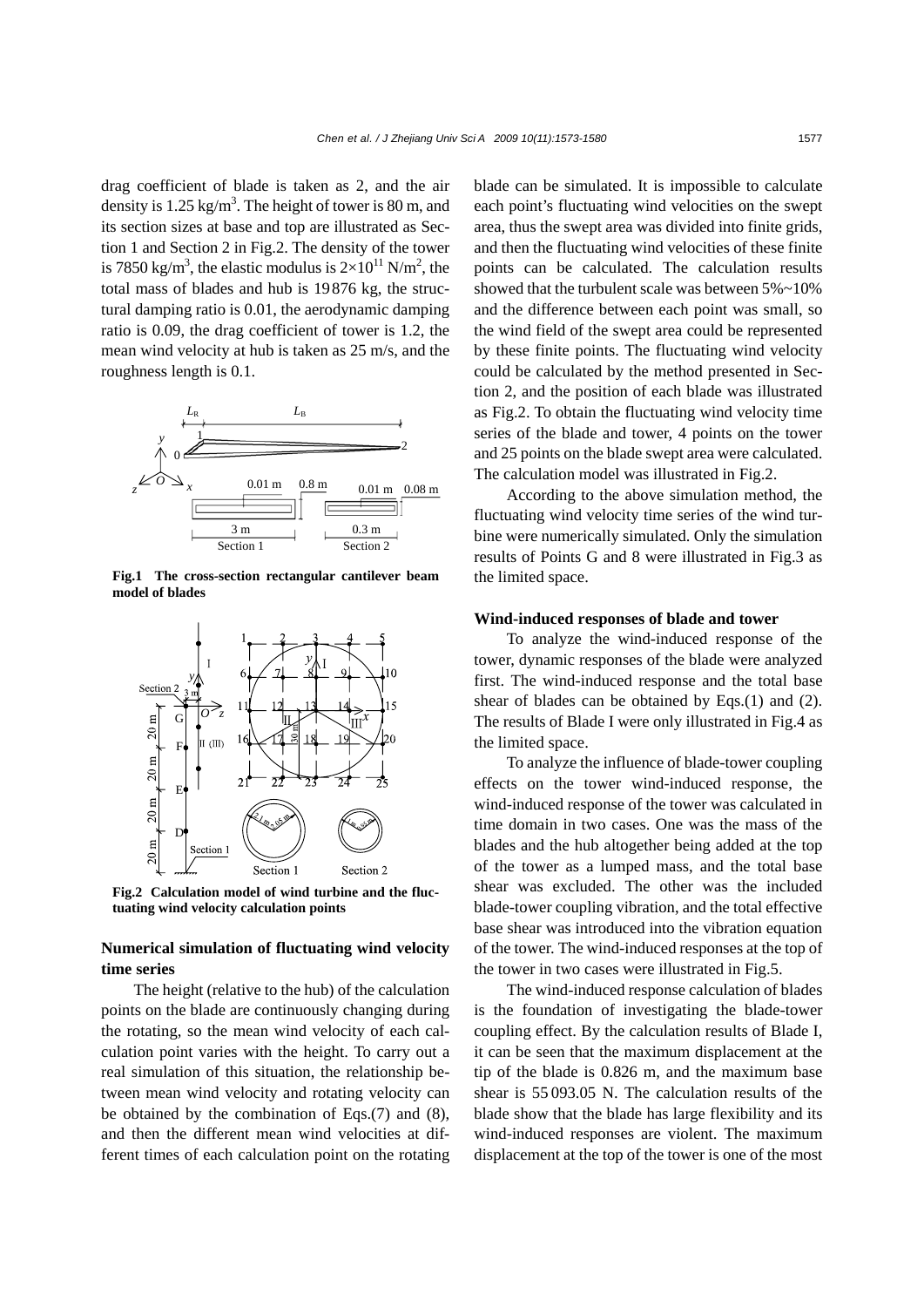

**Fig.3 Simulated fluctuating wind velocity time series of (a) Point G and (b) Point 8** 



**Fig.5 Wind-induced response at the top of tower in (a) Case 1 and (b) Case 2**

important control indexes in the design of a wind turbine tower, so the maximum displacements of the two conditions were investigated. The maximum displacement at the top of the tower is 0.073 m in Case 1, and the maximum displacement at the top of tower is 0.291 m in Case 2. Comparing the maximum displacements of each case, the result of Case 2 increases nearly by 300% when the blade-tower coupling effect is included. The main reason of this

difference is that the deformation of the blades and tower is large, and the components of this multi-body system have coupling effects during their vibration. Because of this deformation coupling between the components, the inertial force of the lumped mass needs to be added with the total base shear, and then the effective total base shear acting on the tower can be obtained. These effective base shears generate a great effect on the wind-induced response of the tower,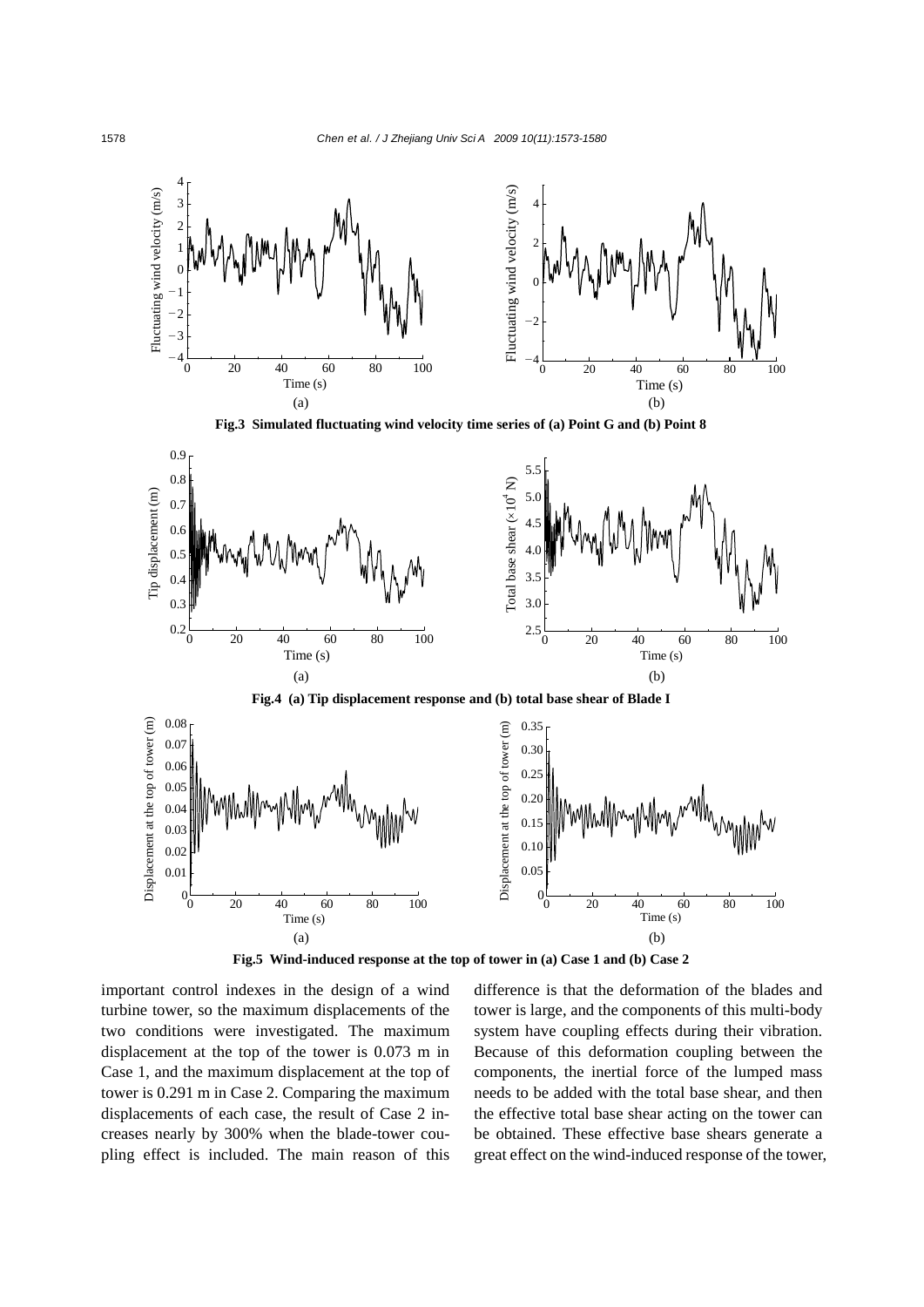especially the maximal displacement at the top of the tower. In the practical design of towers, the calculation method should include the blade-tower coupling effects, and then the reasonable and effective results could be obtained.

### **CONCLUSION**

The wind-induced response of a wind tower was investigated, and the blade-tower coupling effect was also discussed in this paper. The blade had great flexibility, and its wind-induced responses were violent. Thus, the dynamic responses of the blade under wind loads exerted great influences on the wind-induced response of the tower. The approximate method for wind field simulation of rotating blades was presented, which could simulate the fluctuating wind velocity time series of rotating blades factually. When considering the vertical correlation of the calculation points and the outline of a wind turbine, the fluctuating wind velocity time series could be simulated by the power spectrum and the harmony superposition method. The wind-induced response at the top of the tower showed that the maximum displacement at the top of tower including the blade-tower effect increased nearly by 300% as compared to the case that the mass of the blade and hub was only added at the top of the tower. Obviously, the blade-tower coupling effect also has a significant impact on the maximum displacement at the top of the tower, and this deformation coupling can be calculated by the effective base shear of blades, thus it should be considered in the wind turbine design.

#### **References**

- Baumgart, A., 2002. A mathematical model for wind turbine blades. *Journal of Sound and Vibration*, **251**(1):1-12. [doi:10.1006/jsvi.2001.3806]
- Chattot, J.J., 2007. Helicoidal vortex model for wind turbine aero-elastic simulation. *Computers and Structures*, **85**(11-14):1072-1079. [doi:10.1016/j.compstruc.2006.11. 013]
- Clough, R.W., Penzien, J., 1975. Dynamics of Structures. Wang, G.Y., translators, 2006. Higher Education Press, Beijing, p.135-139 (in Chinese).
- Deodatis, G., 1996. Simulation of ergodic multivariate stochastic process. *Journal of Engineering Mechanics*, *ASCE*, **122**(8):778-787. [doi:10.1061/(ASCE)0733-9399 (1996)122:8(778)]
- Di Paola, M., 1998. Digital simulation of wind field velocity. *Journal of Wind Engineering and Industrial Aerodynamics*, **23**(2):74-76.
- Di Paola, M., Zingales, M., 2008. Stochastic differential calculus for wind-exposed structures with autoregressive continuous (ARC) filters. *Journal of Wind Engineering and Industrial Aerodynamics*, **96**(12):2403-2417. [doi:10.1016/j.jweia.2008.04.003]
- Jelenic, G., Crisfield, M.A., 2001. Dynamic analysis of 3D beams with joints in presence of large rotations. *Computer Methods in Applied Mechanics and Engineering*, **190**(32-33):4195-4230. [doi:10.1016/S0045-7825(00) 00344-3]
- Jin, X., He, Y.L., Du, J., He, J., 2008. Coupled vibration analysis of wind turbine. *China Mechanical Engineering*, **19**(1):9-13 (in Chinese).
- Kareem, A., 2008. Numerical simulation of wind effects: a probabilistic perspective. *Journal of Wind Engineering and Industrial Aerodynamics*, **96**(10-11):1472-1497. [doi:10.1016/j.jweia.2008.02.048]
- Kubota, T., Miura, M., Tominaga, Y., Mochida, A., 2008. Wind tunnel tests on the relationship between building density and pedestrian-level wind velocity: Development of guidelines for realizing acceptable wind environment in residential neighborhoods. *Building and Environment*, **43**(10):1699-1708. [doi:10.1016/j.buildenv.2007.10.015]
- Lanzafame, R., Messina, M., 2007. Fluid dynamic wind turbine design: critical analysis, optimization and application of BEM theory. *Renewable Energy*, **32**(14):2291- 2305. [doi:10.1016/j.renene.2006.12.010]
- Lavassas, I., Nikplaidis, G., Zervas, P., Efthimiou, E., Doudoumis, I.N., Baniotopoulos, C.C., 2003. Analysis and design of the prototype of a steel 1-MW wind turbine tower. *Engineering Structures*, **25**(8):1097-1106. [doi:10.1016/S0141-0296(03)00059-2]
- Lee, C.L., Al-Salem, M.F., Woehrle, T.G., 2001. Natural frequency measurements for rotating span wise uniform cantilever beams. *Sound Vibration*, **240**(5):57-61.
- Lesaffre, N., Sinou, J.J., Thouverez, F., 2007. Stability analysis of rotating beams rubbing on an elastic circular structure. *Journal of Sound and Vibration*, **299**(4-5):1005-1032. [doi:10.1016/j.jsv.2006.08.027]
- Li, C.X., Du, M., 2008. Simulation of fluctuating wind velocity time series around super-tall buildings. *Journal of Vibration and Shock*, **27**(3):124-130 (in Chinese).
- Liu, J.B., Du, X.L., 2005. Dynamics of Structure. China Machine Press, Beijing, p.139-147 (in Chinese).
- Murtagh, P.J., Basu, B., Broderick, B.M., 2005. Along-wind response of a wind turbine tower with blade coupling subject to rotationally sampled wind loading. *Engineering Structures*, **27**(8):1209-1219. [doi:10.1016/j.engstruct. 2005.03.004]
- Naguleswaran, S., 1994. Lateral vibration of a centrifugally tensioned uniform Euler-Bernoulli beam. *Journal of Sound and Vibration*, **176**(5):613-624. [doi:10.1006/jsvi. 1994.1402]